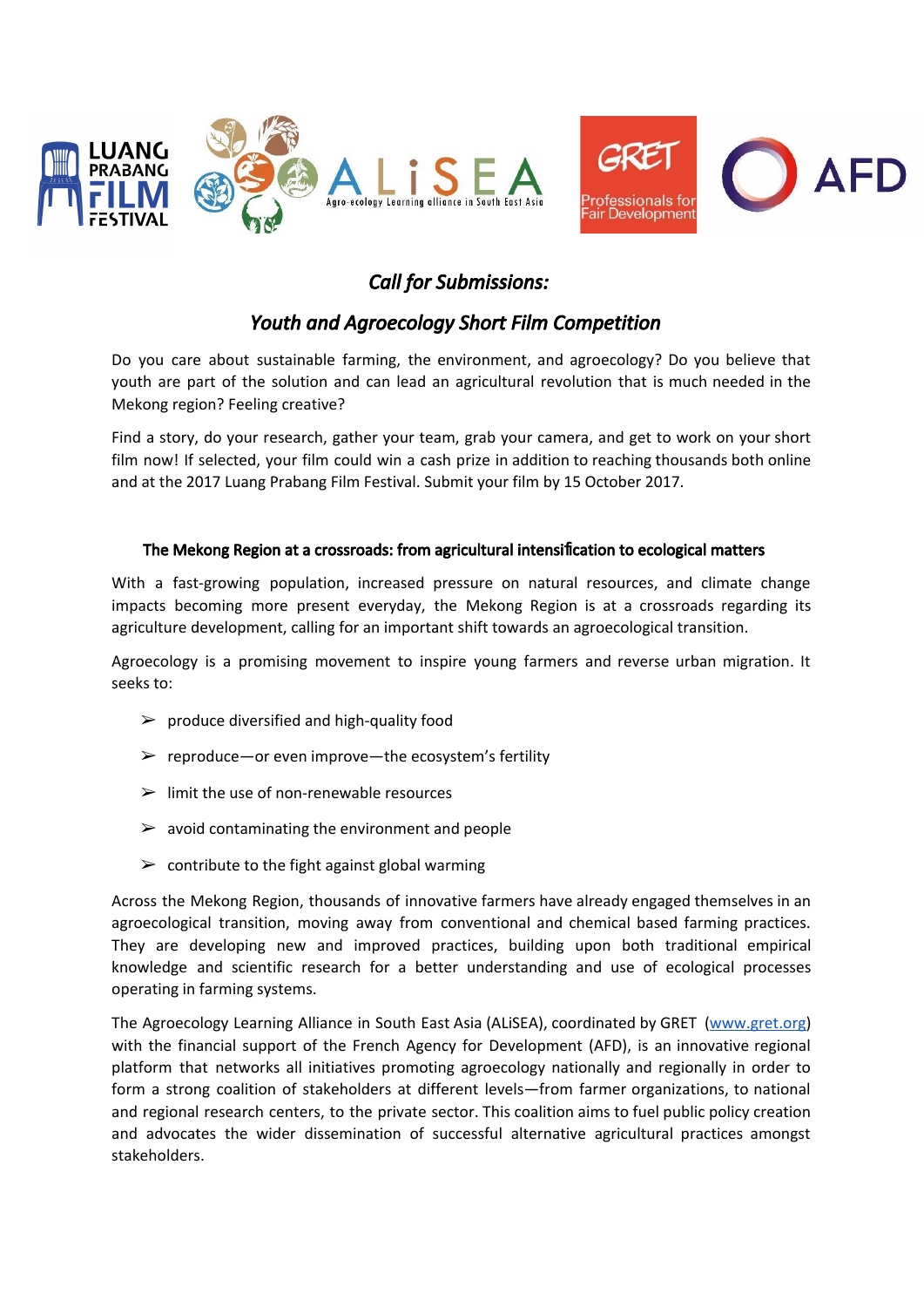It has its own online knowledge sharing platform about agroecology in the Mekong Region [\(www.ali-sea.org\)](http://www.ali-sea.org/). 60 organizations actively promoting agroecology in Cambodia, Laos, Myanmar, Thailand, and Vietnam have already joined the platform, and over 50 outstanding agroecological initiatives or farms have been identified and mapped [\(www.ali-sea.org/mapping/\)](http://www.ali-sea.org/mapping/).

Successful film submissions will document organizations or outstanding farmers that champion the agroecology transition in the region.

#### Film requirements

- $\triangleright$  Fill out the online [application](https://goo.gl/forms/Bwlebef8jG7MaQ302) form in its entirety.
- $\triangleright$  Films should be no longer than 6 minutes.
- $\triangleright$  The contest is open to residents of the Mekong region (Cambodia, Laos, Myanmar, Thailand, and Vietnam).
- $\triangleright$  Films must have English subtitles.
- $\triangleright$  Films can be any genre (cartoon, animation, documentary, etc.), but inclusion of first-hand testimony or documentation of outstanding initiatives is a plus.
- $\triangleright$  Upload a high-quality version of your film to YouTube or Vimeo as a private screener (unlisted or protected with a password). Be sure to provide the link and the password (if applicable) in the application form. Once selected, the top films will be asked to submit their film files to the Luang Prabang Film Festival using [WeTransfer.](https://wetransfer.com/)
- $\triangleright$  In addition to filling out the online application form, all applicants are required to submit the following files via [WeTransfer](https://wetransfer.com/) to [eliza.mott@lpfilmfest.org:](mailto:eliza.mott@lpfilmfest.org)
	- o Time-coded subtitle file in English (.srt format). A separate time-coded subtitle file must be attached also to films without dialogue but with floating titles/texts. Only English subtitles are accepted.
	- o 3 screenshots from the short film (.jpg format)
- $\triangleright$  A selection of the top films will be uploaded to LPFF's Facebook page and shared on ALISEA's Facebook page in order to compete for the "Viral" Prize, which will go to the film that gains the most likes and shares on Facebook.
- $\triangleright$  In addition to the aforementioned "Viral" Prize, there will be prizes for the three best films, as decided by the Jury.
- $\triangleright$  Winners will be decided and notified by 15 November 2017.
- $\triangleright$  If any of the criteria mentioned above is not met, we will not accept the application.
- $\triangleright$  If you have any questions about submitting your film or supporting files, please reach out to Eliza Mott at [eliza.mott@lpfilmfest.org.](mailto:eliza.mott@lpfilmfest.org)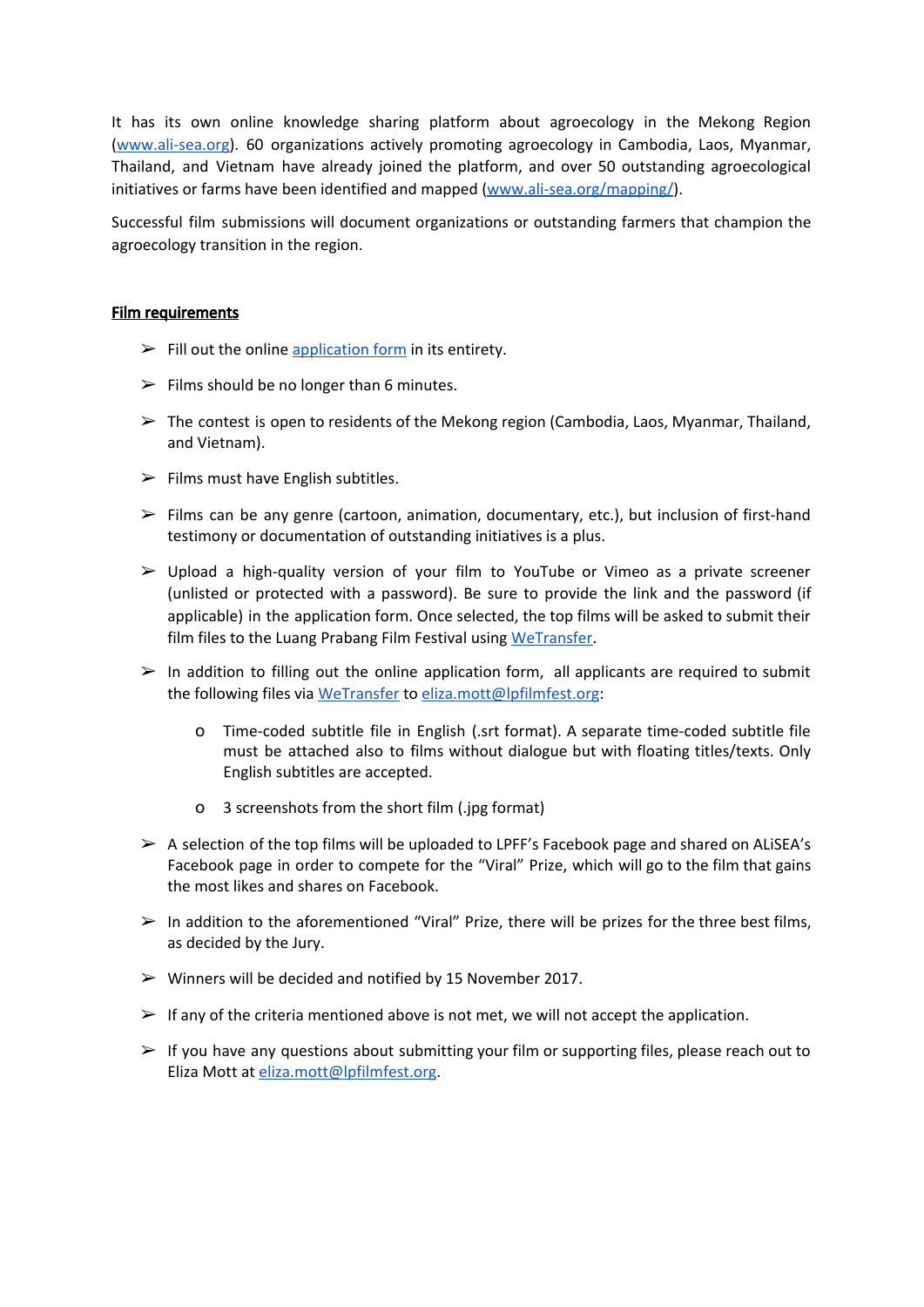### Awards

Prize money for best films selected by the jury:

- $\geq 1^{st}$  Prize: \$3,000 USD
- $\geq 2^{nd}$  Prize: \$2,000 USD
- $\geq 3^{rd}$  Prize: \$1,000 USD
- ➢ Viral Prize: \$1,000 USD

A selection of the best films will be screened during this year's Luang Prabang Film Festival (8-13 December 2017), and potentially in other occasions across the Mekong region (IFL Yangon, Myanmar for instance).

Winners will be notified via email on 15 November upon the closing of the competition period for the "Viral" Prize, and announced publicly on 16 November 2017.

The top short films will be selected based primarily on:

- $\triangleright$  creativity
- $\rho$  originality
- $\triangleright$  strength of social, environmental, and conservation messages
- $\triangleright$  potential impact on citizens and decision makers
- $\triangleright$  professional quality in filmmaking

Other criteria:

- $\triangleright$  Adherence to the theme: The video clearly and creatively represents the theme of "Youth" and Agroecology in the Mekong Region: Motivating the next generation of farmers"
- $\triangleright$  Originality and creativity: The content is unique and not derivative of other ideas and presents the theme in an original and compelling way.
- $\triangleright$  Potential viewer impact: The video has content that is inspiring to viewers.
- $\triangleright$  Overall execution: The video reflects thoughtful framing and composition, presenting a clear story, is well-paced and focused, and has a clear and audible soundtrack and/or voice-over.
- $\triangleright$  Visual techniques: The visual content is appealing to viewers through composition and technique.
- $\triangleright$  Duration: The duration of final video should not exceed 6 minutes.

The films will be evaluated by a jury consisting of film industry professionals, agroecology activists and NGO members.

The competition period for the "Viral" Prize will be 1-15 November. A selection of the top films will be uploaded to the LPFF Facebook page on 1 November along with an explanation of the competition. The video with the most likes and shares by 12 pm ICT on 15 November will win the "Viral" Prize. The filmmaker will be notified 15 November and publicly announced 16 November along with the other prize winners.